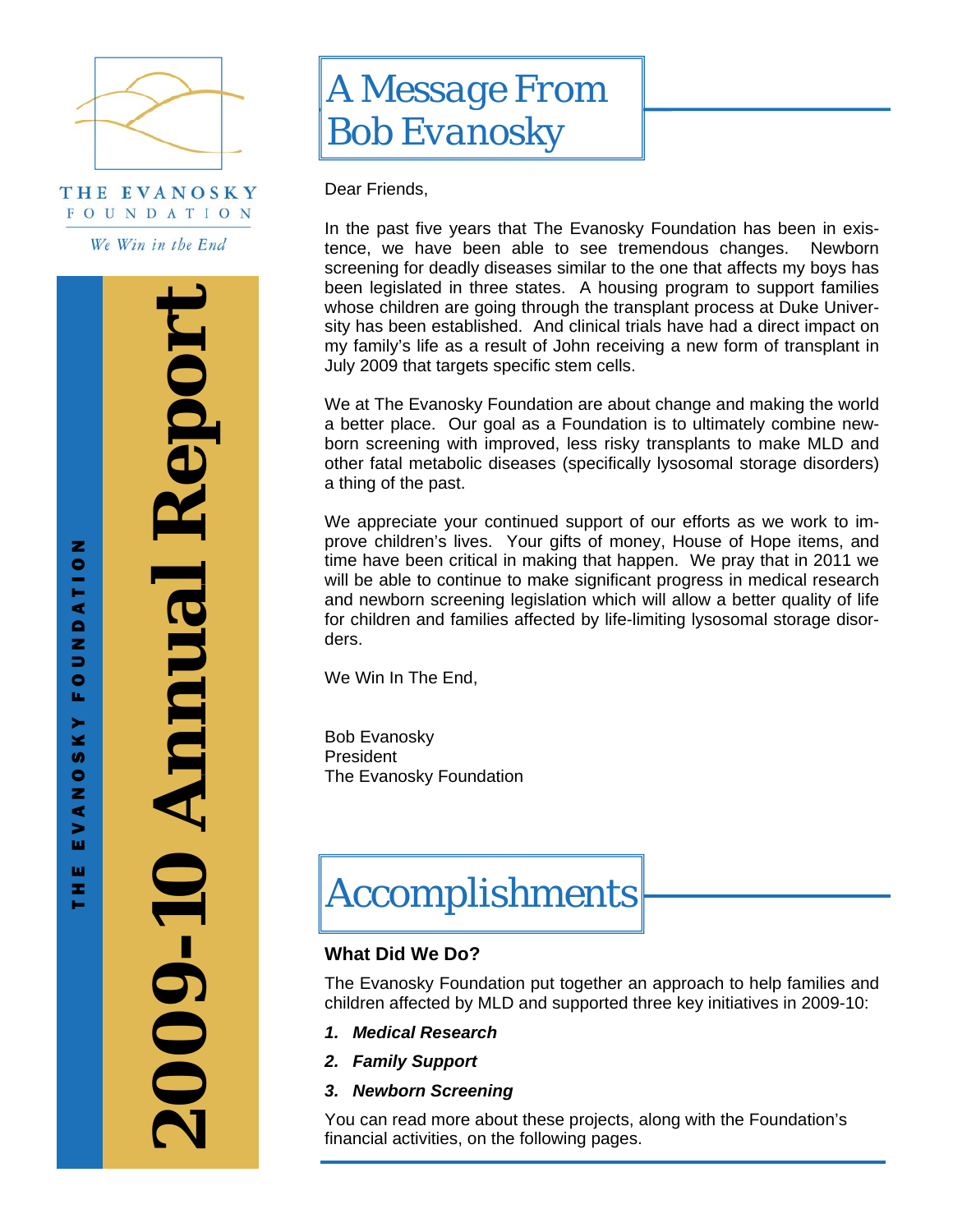# *Accomplishments*

## **Medical Research**

The Evanosky Foundation continued to sponsor work at Duke University in developing therapies that will treat children with leukodystrophies. In July 2009, John Evanosky became the first child in the world with a lysosomal storage disorder to successfully receive an outpatient stem cell transplant with stem cells from his father, Bob. These stem cells co-exist with John's bone marrow and blood and for the first time since he was born, he can now produce the enzyme that he has been missing and that causes MLD. Just as important, John did not have to stay in the hospital to receive this procedure—it was all done outpatient. In contrast, Jack Evanosky spent just under 40 days in an ICU transplant unit to achieve the same result in 2005. Not only is the treatment less harsh on the child, but the cost is 75 percent less than a traditional transplant. This is monumental and



*Bob (left) and John Evanosky on transplant day, July 9,* 

could potentially change the outlook from certain death to life for children with MLD and other lysosomal storage disorders.

At the time John was treated in July, the FDA only gave Duke University the approval for one patient to be included in this trial, but we are working with the doctors to get the FDA's approval so that many children suffering from lysosomal storage disorders—including John's twin, Christopher—can receive this same treatment.

This trial is a result of research that The Evanosky Foundation has funded at Duke in the past, and continues to fund research in the area of brain and nerve repair.

# **Family Support**

Recognizing the extraordinary need for housing transplant patients and their families while receiving treatment at Duke Children's Hospital, The Evanosky Foundation opened its first House of Hope in September 2008. Because this apartment was constantly occupied and demand for additional housing was high, The Evanosky Foundation opened two additional Houses of Hope in 2009, one in April and another in July. A fourth was opened in August 2010. All of the House of Hope apartments are professionally decorated and feature conveniences such as a high-efficiency washer and dryer, computer with wireless high-speed Internet access, flat screen televisions, DVD players, and a video gaming system. Special amenities that enable a cleaner environment and reduce dust accumulation, such as wood floors, ceiling fans and wood blinds, have also been installed. National manufacturer Flexsteel Industries provided furniture covered in a specially patented material that is both comfortable and can be easily disinfected. Lamps, clocks, and other wall decor help give the Houses of



*The volunteer crew at House of Hope 3. From left: Matt Wanzenberg; Bob Evanosky, Sr.; Bob Evanosky; Larry Vice; and Paul McDermott*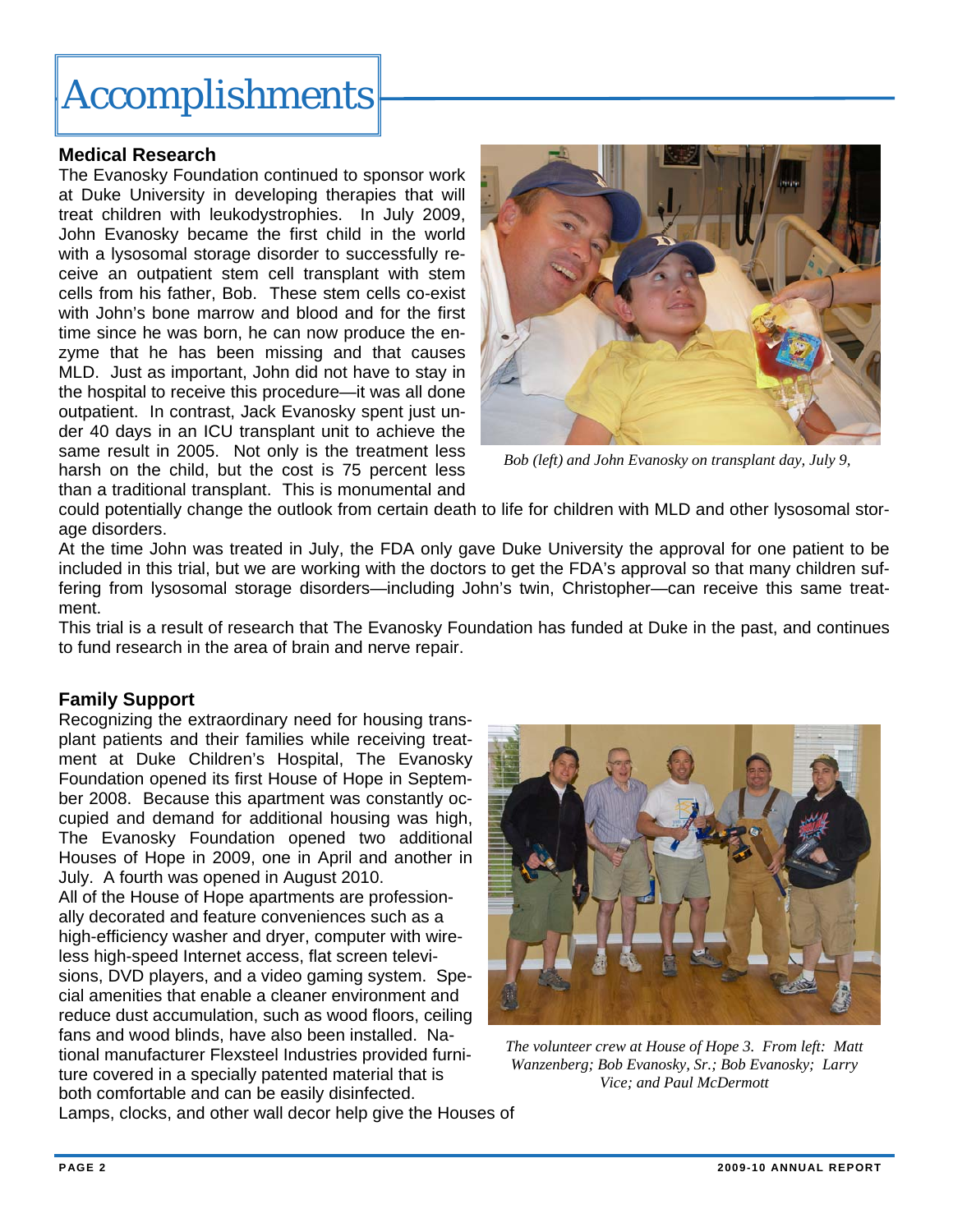Hope their welcoming atmosphere. The apartments are all in the same complex, conveniently located just minutes from the hospital and shopping.

The Evanosky Foundation is able to provide housing to families at a 55 percent discount compared to traditional corporate housing. Through the end of 2010, the House of Hope program has served 10 families.

### **Newborn Screening**

In 2009, The Evanosky Foundation was involved with promoting and advocating for newborn screening expansion efforts in the State of Missouri. House Bill 716, the Brady Alan Cunningham Newborn Screening Act, was signed into law by Governor Jay Nixon on July 8, 2009. House Bill 716 mandates newborn screening for Krabbe, Pompe, Fabry, Niemann-Pick and Gaucher diseases — the same diseases the The Evanosky Foundation advocated for in Illinois Senate Bill 1566, which was passed in November 2007. Missouri State Representative Tom Todd (D—District 163), the key sponsor of the bill, introduced it after being contacted by the family of Brady Cunningham, for whom the bill was named. Tragically, Brady Cunningham passed away on April 6, 2009, but he and his family have left a wonderful legacy with his short life.



*Missouri Gov. Jay Nixon, who signed HB 716 into law on July 8, 2009, surrounded by family members of the late Brady Alan Cunningham, who passed away as a result of Krabbe disease.* 



*Bob Evanosky (left) with New Mexico Governor Bill Richardson and Julie Allen.* 

A similar victory occurred in New Mexico in 2010. On March 9, 2010, New Mexico Governor Bill Richardson made New Mexico the third state in the U.S. to screen all babies for five lysosomal storage disorders (LSDs) -- Fabry, Gaucher, Krabbe, Pompe, and Niemann-Pick diseases - all of which are similar to metachromatic leukodystrophy. The Evanosky Foundation worked closely with Julie Allen (pictured far right - the grandmother of a child with MLD - with Bob Evanosky and Gov. Richardson), along with two other advocates and Representative Rhonda S. King, to pass this important legislation. The implementation of this law will allow approximately 28,000 babies each year to be screened for these diseases, which is especially beneficial for New Mexico since it has the highest incidence of Niemann-Pick C disease in the country. In late 2010, the State of Illinois has begun to im-

plement its lysosomal storage disorder screening that was but into law three years ago. Advances in technology have allowed the cost of the screening to be significantly lower than earlier projections, and The Evanosky Foundation is advocating that two additional lysosomal storage disorders be added to the screening panel.

When these states have fully implemented screening for these LSDs, approximately 12 percent of the babies born in the U.S. will be screened at birth, giving them and their families a chance at better lives.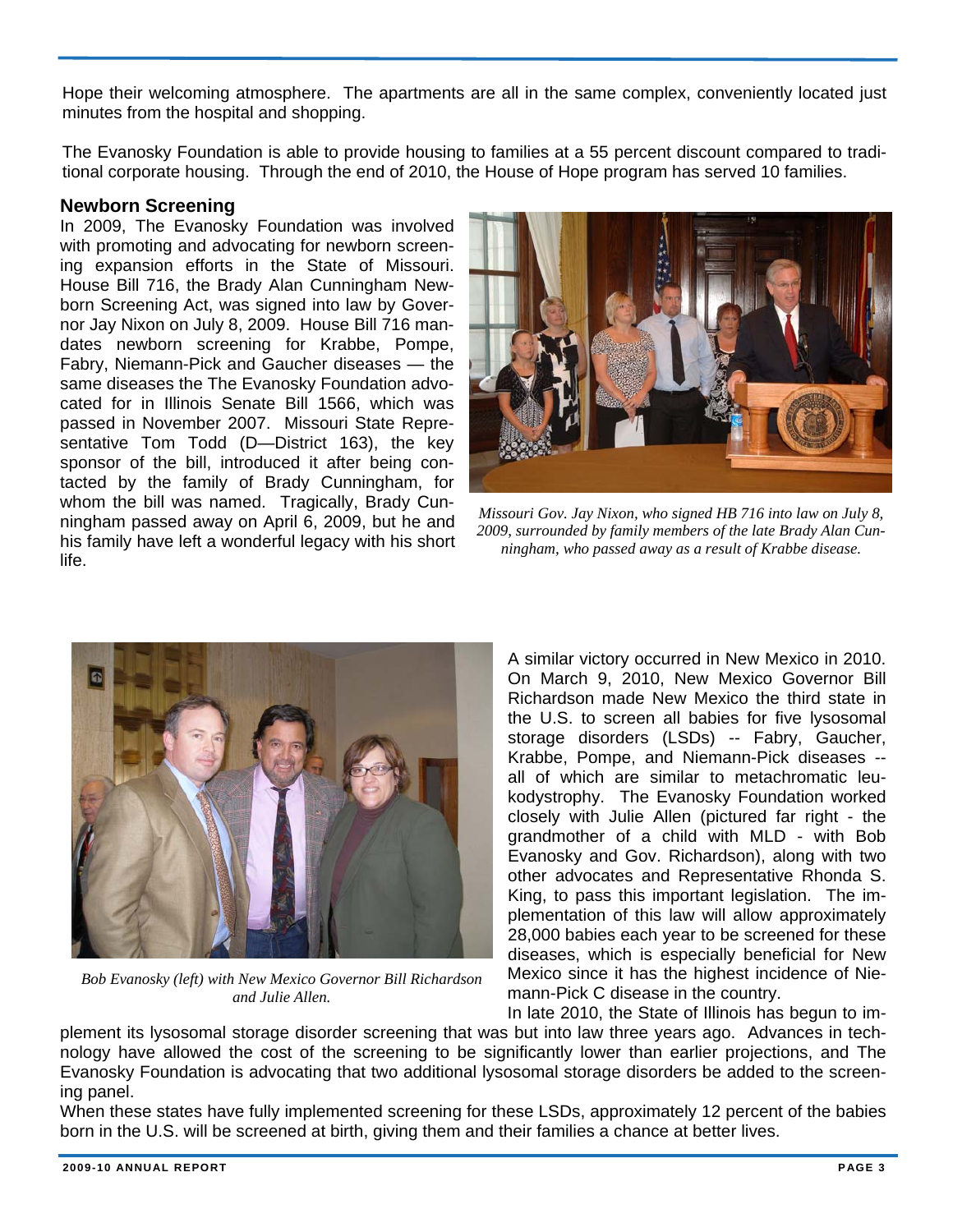# *Other Accomplishments*



*Jack Evanosky with his Duke hospital school teacher, October 2009* 

# **Jack's Library**

The Evanosky Foundation continues to support Jack's Library, a program designed to provide books and movies to children undergoing transplant procedures.

In 2009, Pi Gamma Pi sorority based in Wheaton, Illinois, chose to donate books to Jack's Library as part of their literacy initiative. Many thanks to Anne Wanzenberg for coordinating this effort!

*Fundraisers* 

# **2009 Rock 'n Roll Chicago Half Marathon and Bank of America Chicago Marathon**

The Evanosky Foundation was a bronze charity for the 2009 Rock 'n' Roll Chicago and a contributing charity of the 2009 Bank of America Chicago Marathon. In 2009, 13 people ran for Team Evanosky in both events and raised more than \$24,000.



*Sonya Evanosky after completing the 2010 13.1 Chicago Half Marathon* 



*2010 13.1 Chicago Half Marathon runners near the start line. From left, Jennifer Weiner, Matt Wriker, Jeff Wriker and Ryan* 

# **2010 13.1 Chicago Half Marathon**

In 2010, The Evanosky Foundation was an affiliated charity with the 13.1 Chicago Half Marathon event. We were excited to have two team members, Jeff and Matt Wriker—who came from Oklahoma and Texas respectively—travel to Chicago to compete in the 5K portion of the race. It was Matt's first 5K ever, and he did well. Additionally, Jennifer Weiner was thrilled to complete her first half marathon. We hope that Jennifer and Matt—as well as other first time and experienced runners—will continue to run with Team Evanosky in the future!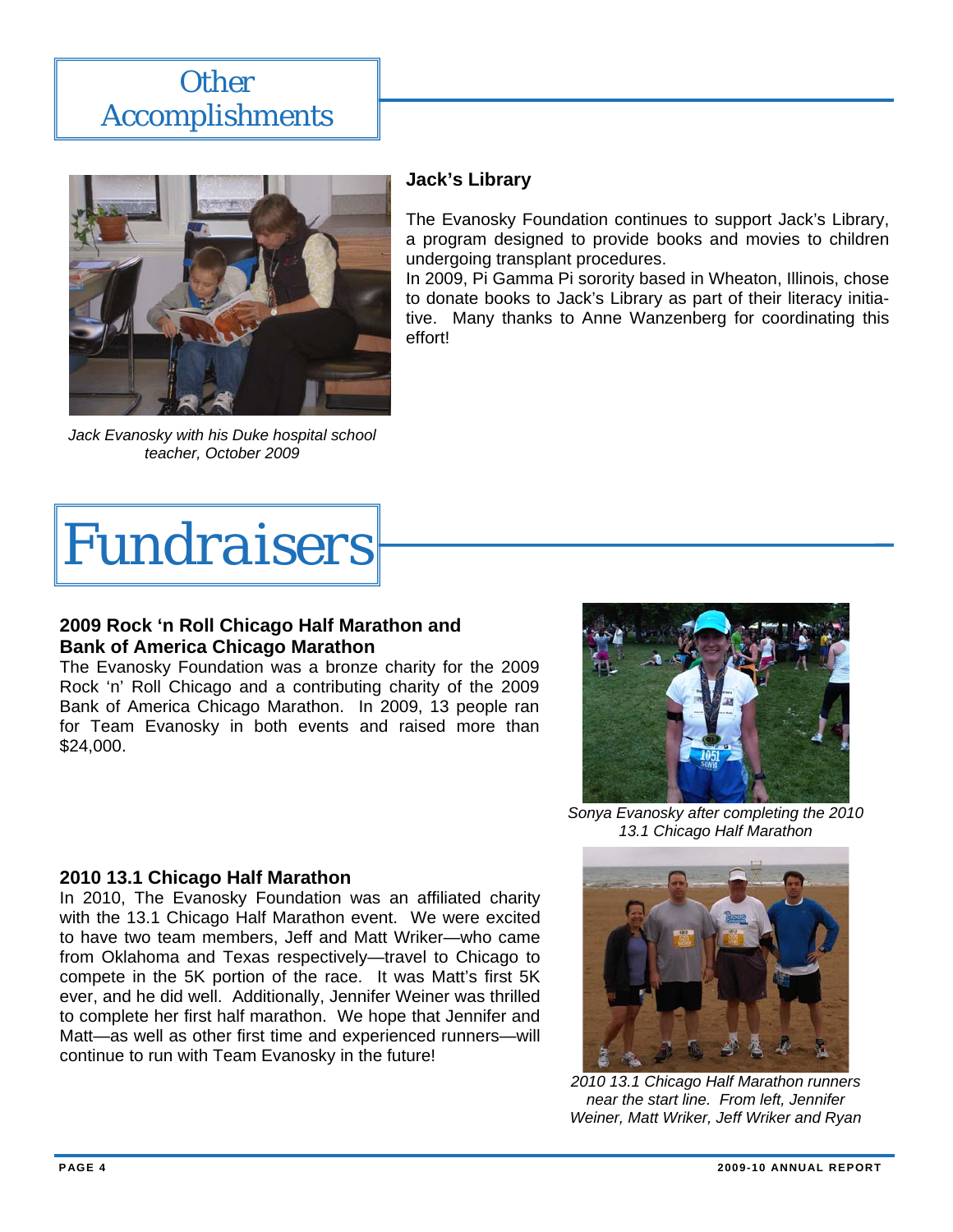# *Financials*



The Evanosky Foundation is recognized as a 501(c)(3) organization by the Internal Revenue Service and all donations are tax-deductible. In 2009, the Foundation received over \$121,500 in contributed support from individuals and businesses. Through mid-December 2010, slightly over \$38,700 was received. Fundraising efforts were not as successful in 2010 due to a tightening economy as well as fewer fundraising activities.

Expenses for both 2009-10 totaled \$94,600 and were primarily used to fund three projects, which included Family Support, Newborn Screening, and Jack's Library.

Projects related to Family Support received most of the funds in 2009-10. Approximately 10% or \$8,000 of the Family Support expenses were given to individual families whose children are battling a leukodystrophy to assist with payments for medical bills, housing or other necessities. The remaining costs were associated

| <b>How Can I Donate?</b>                                                                                                                                                                                                                 | starting and maintaining three additional<br>with<br>Houses of Hope.                                                                                                                                                                                                                                                                 |
|------------------------------------------------------------------------------------------------------------------------------------------------------------------------------------------------------------------------------------------|--------------------------------------------------------------------------------------------------------------------------------------------------------------------------------------------------------------------------------------------------------------------------------------------------------------------------------------|
| Donate online by going to The Evanosky Founda-<br>tion's website at www.evanoskyfoundation.org<br>and clicking on "Donate or Help" on the left hand<br>side. Donations can be made quickly and se-<br>curely through our Paypal service. | Due to collaborative efforts with other non-profit or-<br>ganizations and companies, The Evanosky Founda-<br>tion was able to minimize costs associated with the<br>passage of the Missouri and New Mexico newborn<br>screening bills, which provided for enhanced new-<br>born screening for five fatal diseases. After the initial |
| Send a check to The Evanosky Foundation at<br>$\overline{\mathbf{2}}$<br>P.O. Box 9234, Naperville, Illinois 60567                                                                                                                       | success with the Illinois bill, we are pleased to see<br>that other states are following suit and passing laws<br>to implement newborn screening for lysosomal stor-<br>age disorders.<br>In 2009-10, fewer dollars were disseminated for                                                                                            |
| Donate a car, truck, boat, motorcycle or RV to<br>The Evanosky Foundation through our partner,<br>CARS, by calling (877) 537-5277. Your vehicle<br>will be picked up and you'll receive a tax deduc-<br>tion!                            | Medical Research because projects that were<br>funded in prior years required no additional funding.<br>However, as projects reach the clinical trial stage in<br>2011, more funding may be needed.                                                                                                                                  |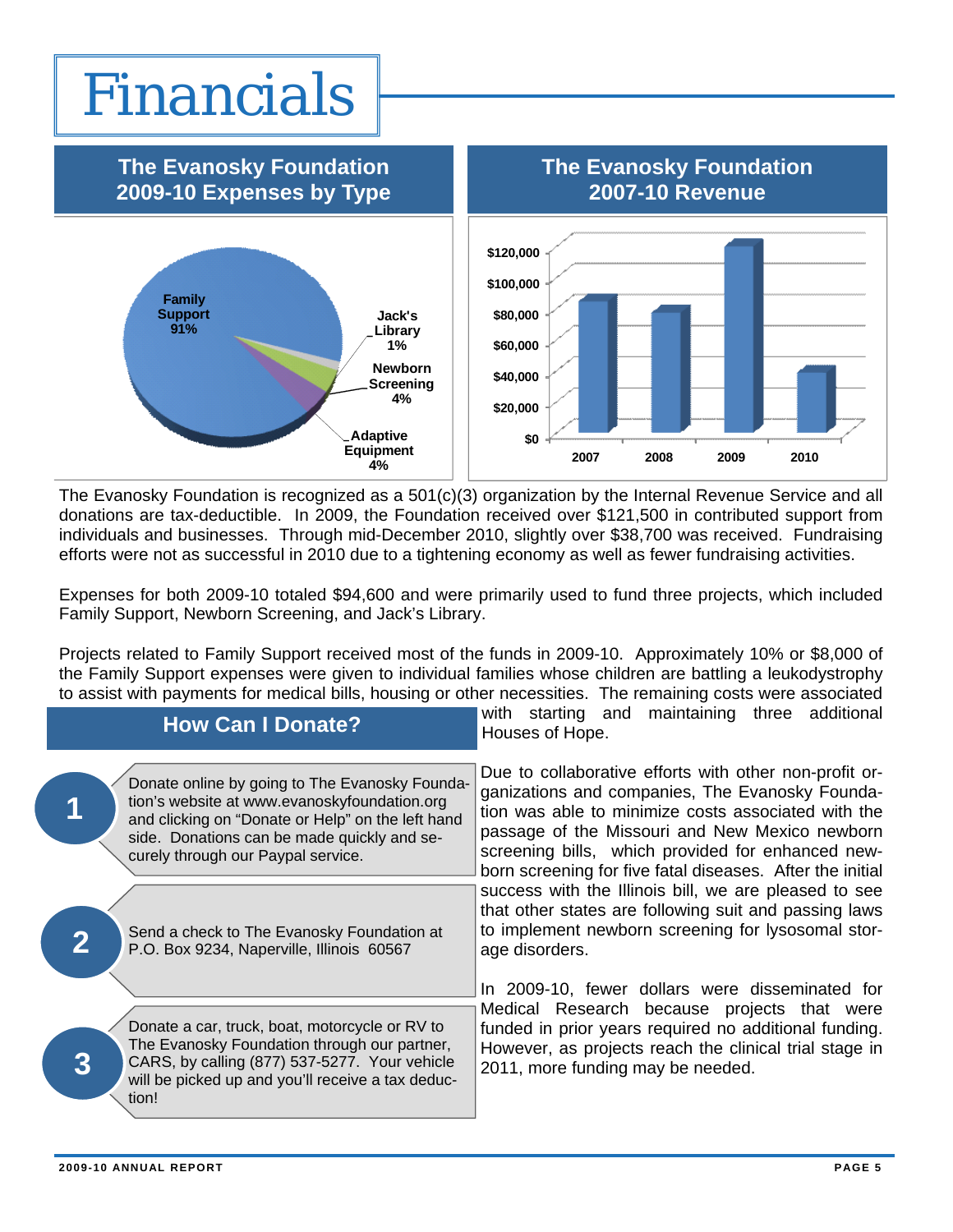

*The Evanosky Foundation's success is made possible by the generous contributions of its donors. Thank you! If you believe we have inadvertently overlooked your donation and not listed your name here, we apologize and encourage you contact us to be certain it was received. Please note that 2010 amounts are through December 14, 2010.* 

#### **\$5,000+**

Anonymous (2009, 2010) Bob & Sonya Evanosky (2009, 2010) Duke PBMT Family Support (2009) HSBC Matching Gifts (2009) Matt & Anne Wanzenberg (2009)

#### **\$2,500 - \$4,999**

Andrew & Amanda Armishaw (2009) HSBC Matching Gifts (2010) Tim Molek Memorial Fund (2009) Mike & Denise Woodward (2009, 2010)

#### **\$1,000 - \$2,499**

Su Ming Chow (2009, 2010) Melinda & Lawrence Turner (2010) Libby Nobis (2009) Mike & Dana Smith (2009, 2010) Myron M. Studner Foundation (2009, 2010) The Tatem XHIM Foundation (2009) Elizabeth Therkelsen (2009) Larry & Kim Vice (2009) Ryan & Julie Willhauck (2010)

#### **\$500 - \$999**

BP Fabric of America Fund (2009) Bob & Nancy Evanosky (2009) David Evanosky (2009) GE Foundation (2010) Kaplan (2009) Sanofi-Aventis (2009) United Way of Central New Mexico (2010) Winslow Leatherman (2009) Elizabeth Therkelsen (2010) Will & Beth Wong (2010)

#### **\$250 - \$499**

Julie Allen (2010) Always There Concierge (2009) Bank of America Foundation (2010) Jan Bleeker (2009) BP Fabric of America Fund (2010) Community Health Charities of California (2009, 2010) Jean Downie (2009) Sherann Emerling (2009) Larry & Linda Johansen (2009) William & Olga Massart (2009, 2010) McDonalds (2010) Sean Rezentes (2009) Rick Sciortino (2009) Marna Sheftic (2009) Pat Smith-Pierce (2009)

Michael Swinford (2010) United Way of Central New Mexico (2009) Jeff Wriker (2010)

#### **\$100 - \$249**

Steven Ainger (2009) Phillip & Wendy Armstrong (2010) Richard Barrett (2010) Marian Bergan (2009) Paul & Nicky Berk (2009, 2010) Randy & Jody Berns (2009) Ben Breslau (2010) Daniel Brooks (2009) Louise Buchanan (2009) George & Susan Buck (2009) Chevron Humankind Matching Gift Program (2009, 2010) Steve & Dawn Clark (2009) Patrick Coicou (2010) Chuck & Pam Collier (2009) Ward Collier (2009) Cook's Piano Service (2009) Robert Coulter (2009) Rod Creswell (2009) Peter Davies (2009) Lori Dennison (2009) Dave & Charlotte Dockstader (2009) Joyce Doma (2009) Jean Downie (2010) Mike & Tammy DuVall (2009, 2010) Rachel & Arthur Dykxhoorn (2010) Ealliance Corporation (2010) Todd & Amanda Eicher (2009) Nick & Kristen Fleming-Wood (2009) James Foster (2010) Brenda Gonzalez (2009, 2010) Mary Gray (2009) Gordon & Alene Guthmiller (2009) The Home Depot Foundation (2010) Tim & Barb Hoskins (2009, 2010) Ed & Joan Hurst (2009) iGive (2009) Anthony & Rebecca Jacob (2009) Jean Jarman (2009) JOH Options (2009) Larry & Linda Johansen (2010) Theresa Jones (2009) Voula Kanavas (2010) Dr. Mary Keen (2009) Katherine & Rob Kerr (2010) Thomas Kimble (2009) Hyon Ko (2009) Darrell & Tiffany Lewis (2009) Kevin & Jean Lyons (2010) Ann Madea (2009, 2010)

Dayton & Helen Marshall (2009) Skip & Ruth Maynard (2009) Paul & Holly McDermott (2009, 2010) McDonalds (2009) Erin McGregor (2010) Kevin & Jennifer McKinney (2009) Stacey & Chris Metzger (2010) Gladys Miller (2009, 2010) Patty Murawski (2009) John & Bari Murphy (2010) William Nelson (2009) Network for Good (2010) Gary & Mollie Niederpruem (2009) Janet Nixon (2010) Karen Nixon (2010) Meghan Oatman (2009) George & Jeanice Officer (2009) Steve Page (2009) Eileen Pappas (2010) Brian & Michelle Parchem (2009, 2010) Nilesh Patel (2009) Brian & Jaime Phillips (2009) Ari & Jamie Potash (2009, 2010) Chris Randolph (2010) Steve & Pam Reed (2009) Rodrigo & Janaina Ribeiro (2009) Susan Riley (2009, 2010) Fred & Susan Rodgers (2009) Holly & Dave Rodgers (2010) Rick Sciortino (2010) Paul & Johanna Sedillo (2009) Marna Sheftic (2010) Eric Sloan (2010) Christian Spesia (2009, 2010) Chris & Pat Stallter (2009, 2010) Thomas & Myra Steininger (2009) Don Tomsik (2009) Stephanie Trietley (2009) United Health Group (2010) Matthew Van Ermen (2009, 2010) Craig & Sherry Vesper (2009) Samantha & David Viscomi (2010) Sarah Voss (2009) Carol Walker (2009) Aaron & Jennifer Weiner (2009, 2010) Lawrence & Judy Weiner (2009, 2010) Ryan & Julie Willhauck (2009) Thomas & Carolyn Wujek (2009) Susan Yamanaka (2009) William Zeiler (2009, 2010) Vladimir Zeravica (2009) Gary Zilk (2010)

#### **\$50 - \$99**

Julie Allen (2009) Rose Babendir (2009)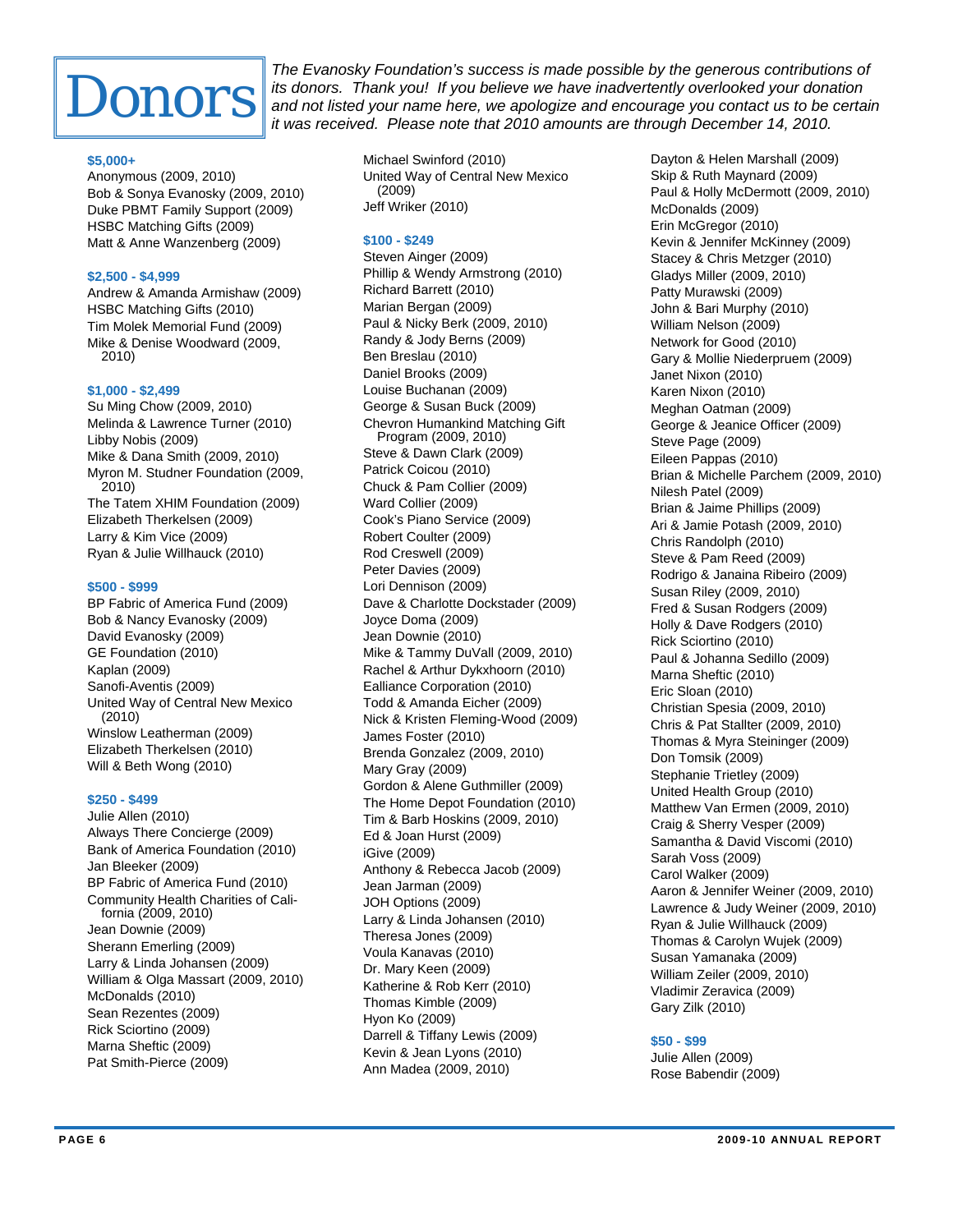Miroslawa Babicz (2009) Matt & Saba Bando (2010) Lisa Benson (2009, 2010) Janette Bereta (2010) Mrs. John D. Bethay (2009) Jan Bleeker (2010) Beth Bovis (2010) Karen Byrd (2009) Albert & Concetta Cacini (2009) Kay Carlile (2009) Ron Charmoy (2009) Edward & Elizabeth Cheatham (2010) Walker Collier (2009) Cheryl Cooper (2009) John & Mary Crook (2009) Matt Cummins (2009) Joan Cundey (2010) Mary Janet Dahm (2010) Angie Dante (2009) Susan Davidson (2010) Mark & Jennifer Davis (2009, 2010) Mike & Heather Davison (2010) Bryan & Karen Duncan (2009) Menno & Keri Ellis (2009) Bruce Ellwein (2009) Louis Erskine (2010) Jamie Faber (2010) Jerome & Lenore Fox (2009) Frames & Art by Kluttz (2009) Allen & Karen Franck (2009) Jeanine Gausselin (2010) Thomas & Kathleen Gausselin (2010) Jennifer Gentile (2010) Sue Ellen Gerchman (2010) Patrick Goodwin (2009) Berta Graham (2009) Don & Jody Haas (2010) Martyn Harris (2009) Pamela Harvey (2009) Virginie Helmus (2009) Steven & Sylvia Higa (2009, 2010) Ann Hodges (2009) Jeff Hoeger (2009) Bob & Karen Hovey (2009) Amy Hummel (2009) William Huttenbach (2010) iGive (2010) Sharon & Paul Izzo (2010) Janeco Enterprises (2010) Ellie & Stacey Johnson (2009, 2010) Kaplan (2010) Kathleen Katrenak (2009, 2010) Michael L. Kiser (2009) Dayton Kishimoto (2009) Patricia Lang (2009) Edmund Injae Lee (2009)

T.J. & Carina Lewis (2009) Dylan & Amy Longaker (2010) Claire Lunardini (2010) Kevin & Jean Lyons (2009) Jerry & Kristin McConnell (2009) Richard McGaughey (2009) Erin McGregor (2009) Bruce McNair (2009, 2010) Chris & Stacey Metzger (2009) Michele Minarik (2009, 2010) Ravin Narain (2009) Gina Nelson (2009) Jim Nelson (2009) Keith & Linda Nelson (2009) Nathan & Heather Nuss (2009) Robert & Jodie Oboyle (2010) Kathy O'Brien (2009) Debra Oliver (2009) Christine O'Reilly (2009, 2010) Mike & Nadezda Palumbo (2009) Eileen Pappas (2009) Chris & Renee Price (2009, 2010) Thomas & Amber Purpura (2009) Art Racek (2009) Mark & Karen Reed (2009) Dennis K. Richardson (2009) Luda Riebe (2009) Brad Robbin (2009) Debbie Roller (2009) Edwina Sampler-Wright (2009) Howard & Jane Schroeder (2009) Carmen Sever (2010) Colleen Sherven (2009) Martin & Carrie Shiring (2009) Pamela Sinclair (2010) Carlyle & Leanna Skogen (2009, 2010) Paula Slabinak (2009) Jolene & Rick Spraggins (2010) David Tersteeg (2009) Marilyn Thompson (2010) Michelle Tomaino (2010) Laura Turley (2009) Steve Vara (2009) Geraldine Vazquez (2010) Joseph Vitale (2009) Sarah Voss (2010) Pat Ward (2009) The Washington Post Company (2010) Peter Weiss (2009) Louise Whitley (2009) Linda Kay Wilson (2009) Maureen Wolfson (2010) Vladimir Zeravica (2009) Tony & Dana Zitzka (2009)

*Donations may be sent to: The Evanosky Foundation P.O. Box 9234 Naperville, Illinois 60567* 

*Donations can also be made online through our website at www.evanoskyfoundation.org.* 

*Many employers will match donations made by their employees, and The Evanosky Foundation has received matching donations from companies such as HSBC, Chevron, Starbucks, Bank of America, McDonalds, Jones Lang LaSalle and the Washington Post. Check with your human resources department to see if your gift can be matched!* 

*Many employers -- like IBM , Chevron and Sacramento County, California - offer donations through payroll deduction. Check with your employer to see if this option is available for you!*

## **Key Things You Should Know**

- 1. The Evanosky Foundation is an IRS approved, 501(c)(3) nonprofit organization.
- 2. 100% of every donation goes to support initiatives such as medical research, family support, or newborn screening.
- 3. All administrative costs are paid for by the founders.
- 4. The Evanosky Family does not receive any direct benefits from The Evanosky Foundation